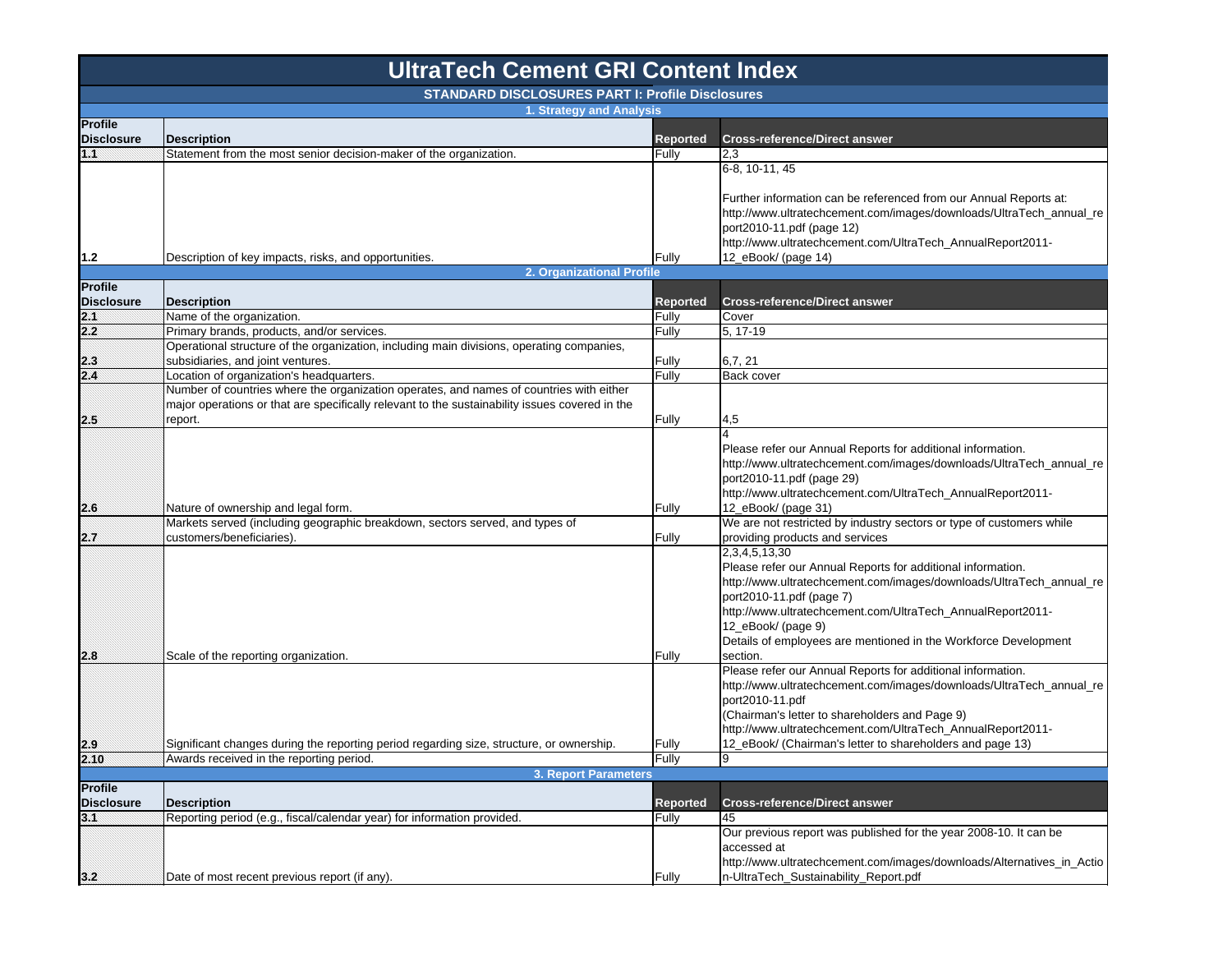| $\begin{array}{r} 3.3 \\ 3.4 \\ 3.5 \end{array}$ | Reporting cycle (annual, biennial, etc.)                                                         | Fully           | Reporting cycle is bi annual                                        |
|--------------------------------------------------|--------------------------------------------------------------------------------------------------|-----------------|---------------------------------------------------------------------|
|                                                  | Contact point for questions regarding the report or its contents.                                | Fully           | Back cover                                                          |
|                                                  | Process for defining report content.                                                             | Fully           | 10,11,45                                                            |
|                                                  | Boundary of the report (e.g., countries, divisions, subsidiaries, leased facilities, joint       |                 |                                                                     |
| 3.6                                              | ventures, suppliers). See GRI Boundary Protocol for further guidance.                            | Fully           | 45                                                                  |
|                                                  | State any specific limitations on the scope or boundary of the report (see completeness          |                 |                                                                     |
| 3.7                                              | principle for explanation of scope).                                                             | Fully           | 45                                                                  |
|                                                  | Basis for reporting on joint ventures, subsidiaries, leased facilities, outsourced operations,   |                 |                                                                     |
|                                                  | and other entities that can significantly affect comparability from period to period and/or      |                 |                                                                     |
| 3.8                                              | between organizations.                                                                           | Fully           | 45                                                                  |
|                                                  | Data measurement techniques and the bases of calculations, including assumptions and             |                 |                                                                     |
|                                                  | techniques underlying estimations applied to the compilation of the Indicators and other         |                 |                                                                     |
|                                                  | information in the report. Explain any decisions not to apply, or to substantially diverge from, |                 |                                                                     |
| 3.9                                              | the GRI Indicator Protocols.                                                                     | Fully           | Footnotes on pages 6,7,8,22,41,42,43                                |
|                                                  | Explanation of the effect of any re-statements of information provided in earlier reports, and   |                 |                                                                     |
|                                                  | the reasons for such re-statement (e.g., mergers/acquisitions, change of base years/periods,     |                 |                                                                     |
| 3.10                                             | nature of business, measurement methods).                                                        | Fully           | 42                                                                  |
|                                                  | Significant changes from previous reporting periods in the scope, boundary, or                   |                 |                                                                     |
| 3.11                                             | measurement methods applied in the report.                                                       | Fully           | 47                                                                  |
| 3.12                                             | Table identifying the location of the Standard Disclosures in the report.                        | Fully           | 48                                                                  |
| 3.13                                             | Policy and current practice with regard to seeking external assurance for the report.            | Fully           | 45,46,47                                                            |
|                                                  | 4. Governance, Commitments, and Engagement                                                       |                 |                                                                     |
| Profile                                          |                                                                                                  |                 |                                                                     |
| <b>Disclosure</b>                                | <b>Description</b>                                                                               | <b>Reported</b> | <b>Cross-reference/Direct answer</b>                                |
|                                                  |                                                                                                  |                 | Please refer our Annual Reports for additional information.         |
|                                                  |                                                                                                  |                 | http://www.ultratechcement.com/images/downloads/UltraTech_annual_re |
|                                                  |                                                                                                  |                 | port2010-11.pdf                                                     |
|                                                  | Governance structure of the organization, including committees under the highest                 |                 | (page 15)                                                           |
|                                                  | governance body responsible for specific tasks, such as setting strategy or organizational       |                 | http://www.ultratechcement.com/UltraTech_AnnualReport2011-          |
| 4.1                                              | oversight.                                                                                       | Fully           | 12_eBook/ (page 17)                                                 |
|                                                  |                                                                                                  |                 | Please refer our Annual Reports for additional information.         |
|                                                  |                                                                                                  |                 | http://www.ultratechcement.com/images/downloads/UltraTech_annual_re |
|                                                  |                                                                                                  |                 | port2010-11.pdf                                                     |
|                                                  |                                                                                                  |                 | (page 15)                                                           |
|                                                  |                                                                                                  |                 | http://www.ultratechcement.com/UltraTech_AnnualReport2011-          |
| 4.2                                              | Indicate whether the Chair of the highest governance body is also an executive officer.          | Fully           | 12_eBook/ (page 17)                                                 |
|                                                  | For organizations that have a unitary board structure, state the number and gender of            |                 |                                                                     |
|                                                  | members of the highest governance body that are independent and/or non-executive                 |                 |                                                                     |
| 4.3                                              | members.                                                                                         | Fully           | 14.15                                                               |
|                                                  |                                                                                                  |                 | Please refer our Annual Reports for additional information.         |
|                                                  |                                                                                                  |                 | http://www.ultratechcement.com/images/downloads/UltraTech_annual_re |
|                                                  |                                                                                                  |                 | port2010-11.pdf                                                     |
|                                                  |                                                                                                  |                 | (page 21)                                                           |
|                                                  | Mechanisms for shareholders and employees to provide recommendations or direction to             |                 | http://www.ultratechcement.com/UltraTech_AnnualReport2011-          |
| 4.4                                              | the highest governance body.                                                                     | Fully           | 12_eBook/ (page 22)                                                 |
|                                                  | Linkage between compensation for members of the highest governance body, senior                  |                 |                                                                     |
|                                                  | managers, and executives (including departure arrangements), and the organization's              |                 |                                                                     |
| 4.5                                              | performance (including social and environmental performance)                                     | Fully           | 15                                                                  |
|                                                  |                                                                                                  |                 | Please refer our Annual Reports for additional information.         |
|                                                  |                                                                                                  |                 | http://www.ultratechcement.com/images/downloads/UltraTech_annual_re |
|                                                  |                                                                                                  |                 | port2010-11.pdf                                                     |
|                                                  |                                                                                                  |                 | (page 19)                                                           |
|                                                  | Processes in place for the highest governance body to ensure conflicts of interest are           |                 | http://www.ultratechcement.com/UltraTech_AnnualReport2011-          |
| 4.6                                              | avoided.                                                                                         | Fully           | 12_eBook/ (page 21)                                                 |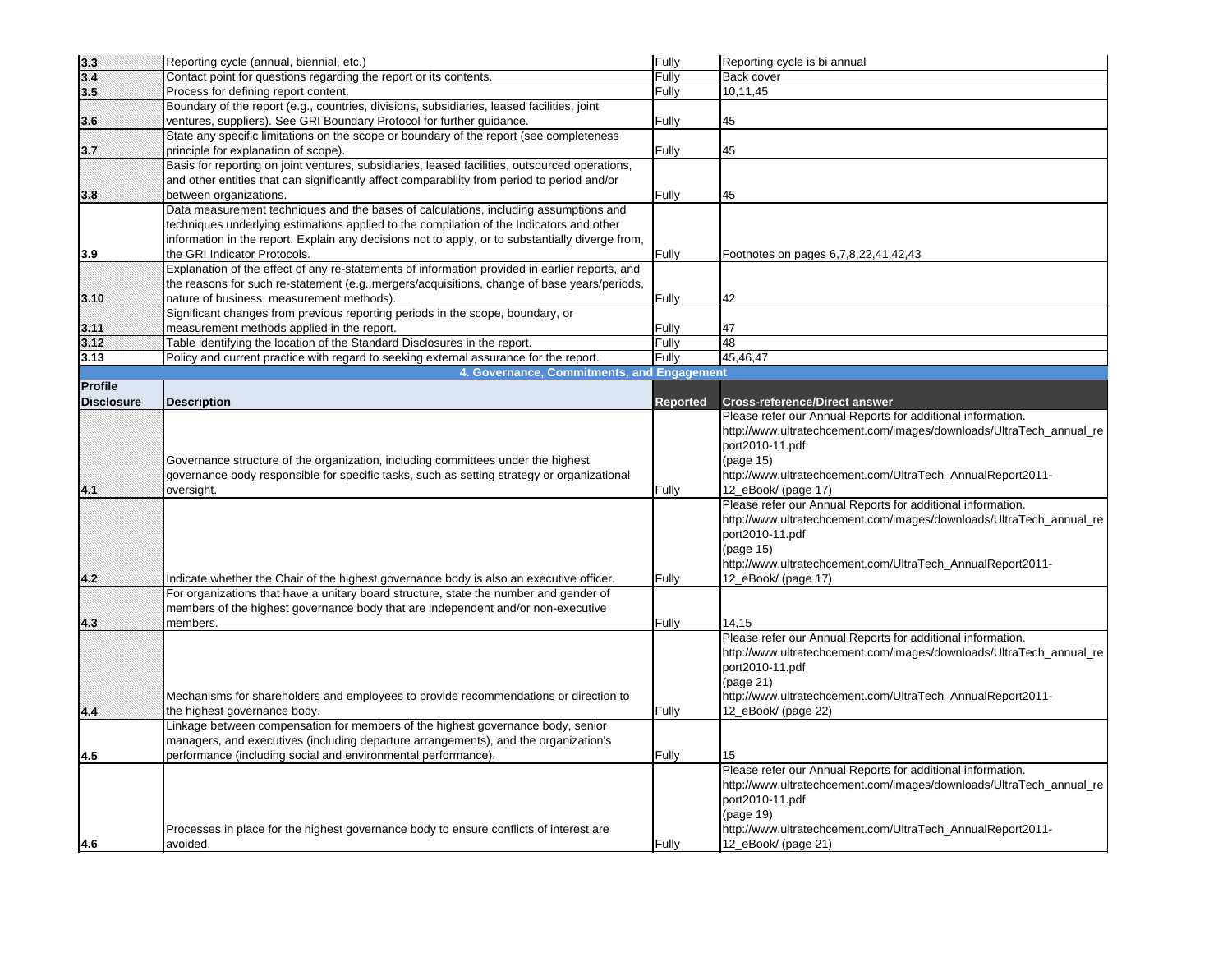|                |                                                                                              |          | Please refer our Annual Reports for additional information.           |
|----------------|----------------------------------------------------------------------------------------------|----------|-----------------------------------------------------------------------|
|                |                                                                                              |          | http://www.ultratechcement.com/images/downloads/UltraTech_annual_re   |
|                |                                                                                              |          | port2010-11.pdf                                                       |
|                | Process for determining the composition, qualifications, and expertise of the members of the |          | (Page 5,19,44)                                                        |
|                | highest governance body and its committees, including any consideration of gender and        |          | http://www.ultratechcement.com/UltraTech_AnnualReport2011-            |
| 4.7            | other indicators of diversity.                                                               | Fully    | 12 eBook/ (page 6,21,44)                                              |
|                | Internally developed statements of mission or values, codes of conduct, and principles       |          |                                                                       |
|                | relevant to economic, environmental, and social performance and the status of their          |          | Details of vision and mission can be found at                         |
| 4.8            | implementation.                                                                              | Fully    | http://www.adityabirla.com/the_group/our_values.htm                   |
|                | Procedures of the highest governance body for overseeing the organization's identification   |          |                                                                       |
|                | and management of economic, environmental, and social performance, including relevant        |          |                                                                       |
|                | risks and opportunities, and adherence or compliance with internationally agreed standards,  |          |                                                                       |
| 4.9            | codes of conduct, and principles.                                                            | Fully    | 15,16                                                                 |
|                | Processes for evaluating the highest governance body's own performance, particularly with    |          |                                                                       |
| 4.10           | respect to economic, environmental, and social performance.                                  | Fully    | 15                                                                    |
|                |                                                                                              |          |                                                                       |
|                |                                                                                              |          |                                                                       |
|                |                                                                                              |          |                                                                       |
|                |                                                                                              |          | Our well established systems and policies towards maintaining the     |
|                |                                                                                              |          | highest standards of Environment norms adopt precautionary approach   |
|                |                                                                                              |          | to anticipate and minimize environmental impacts. This is facilitated |
|                |                                                                                              |          | through development of products which have lesser environmental       |
|                | Explanation of whether and how the precautionary approach or principle is addressed by the   |          | impact and adopting industry best practices to reduce environmental   |
| 4.11           | organization.                                                                                | Fully    | impact of our manufacturing operations.                               |
|                |                                                                                              |          |                                                                       |
|                | Externally developed economic, environmental, and social charters, principles, or other      |          | We subscribe to the United Nations Global Compact and Cement          |
| 4.12           | initiatives to which the organization subscribes or endorses.                                | Fully    | Sustainability Initiative                                             |
|                | Memberships in associations (such as industry associations) and/or national/international    |          |                                                                       |
|                | advocacy organizations in which the organization: * Has positions in governance bodies; *    |          |                                                                       |
|                | Participates in projects or committees; * Provides substantive funding beyond routine        |          |                                                                       |
| 4.13           | membership dues; or * Views membership as strategic.                                         | Fully    | 16                                                                    |
| 4.14           | List of stakeholder groups engaged by the organization.                                      | Fully    | 10,11                                                                 |
| 4.15           | Basis for identification and selection of stakeholders with whom to engage.                  | Fully    | 10,11                                                                 |
|                | Approaches to stakeholder engagement, including frequency of engagement by type and by       |          |                                                                       |
| 4.16           | stakeholder group.                                                                           | Fully    | 10,11                                                                 |
|                | Key topics and concerns that have been raised through stakeholder engagement, and how        |          |                                                                       |
|                | the organization has responded to those key topics and concerns, including through its       |          |                                                                       |
| 4.17           | reporting.                                                                                   | Fully    | 10,11                                                                 |
|                | <b>STANDARD DISCLOSURES PART II: Disclosures on Management Approach (DMAs)</b>               |          |                                                                       |
| G3 DMA         | <b>Description</b>                                                                           | Reported | <b>Cross-reference/Direct answer</b>                                  |
| <b>DMA EC</b>  | <b>Disclosure on Management Approach EC</b>                                                  |          |                                                                       |
| <b>Aspects</b> | Economic performance                                                                         | Fully    | 50                                                                    |
|                | Market presence                                                                              | Fully    | 50                                                                    |
|                | Indirect economic impacts                                                                    | Fully    | 50                                                                    |
| <b>DMA EN</b>  | <b>Disclosure on Management Approach EN</b>                                                  |          |                                                                       |
| <b>Aspects</b> | <b>Materials</b>                                                                             | Fully    | 50                                                                    |
|                | Energy                                                                                       | Fully    | 50                                                                    |
|                | Water                                                                                        | Fully    | 50                                                                    |
|                | <b>Biodiversity</b>                                                                          | Fully    | 50                                                                    |
|                | Emissions, effluents and waste                                                               | Fully    | 50                                                                    |
|                |                                                                                              |          |                                                                       |
|                | Products and services                                                                        | Fully    | 50                                                                    |
|                | Compliance                                                                                   | Fully    | 50                                                                    |
|                | Transport                                                                                    | Fully    | 50                                                                    |
|                | Overall                                                                                      | Fully    | 50                                                                    |
| <b>DMA LA</b>  | <b>Disclosure on Management Approach LA</b>                                                  |          |                                                                       |
| <b>Aspects</b> | Employment                                                                                   | Fully    | 50                                                                    |
|                | Labor/management relations                                                                   | Fully    | 50                                                                    |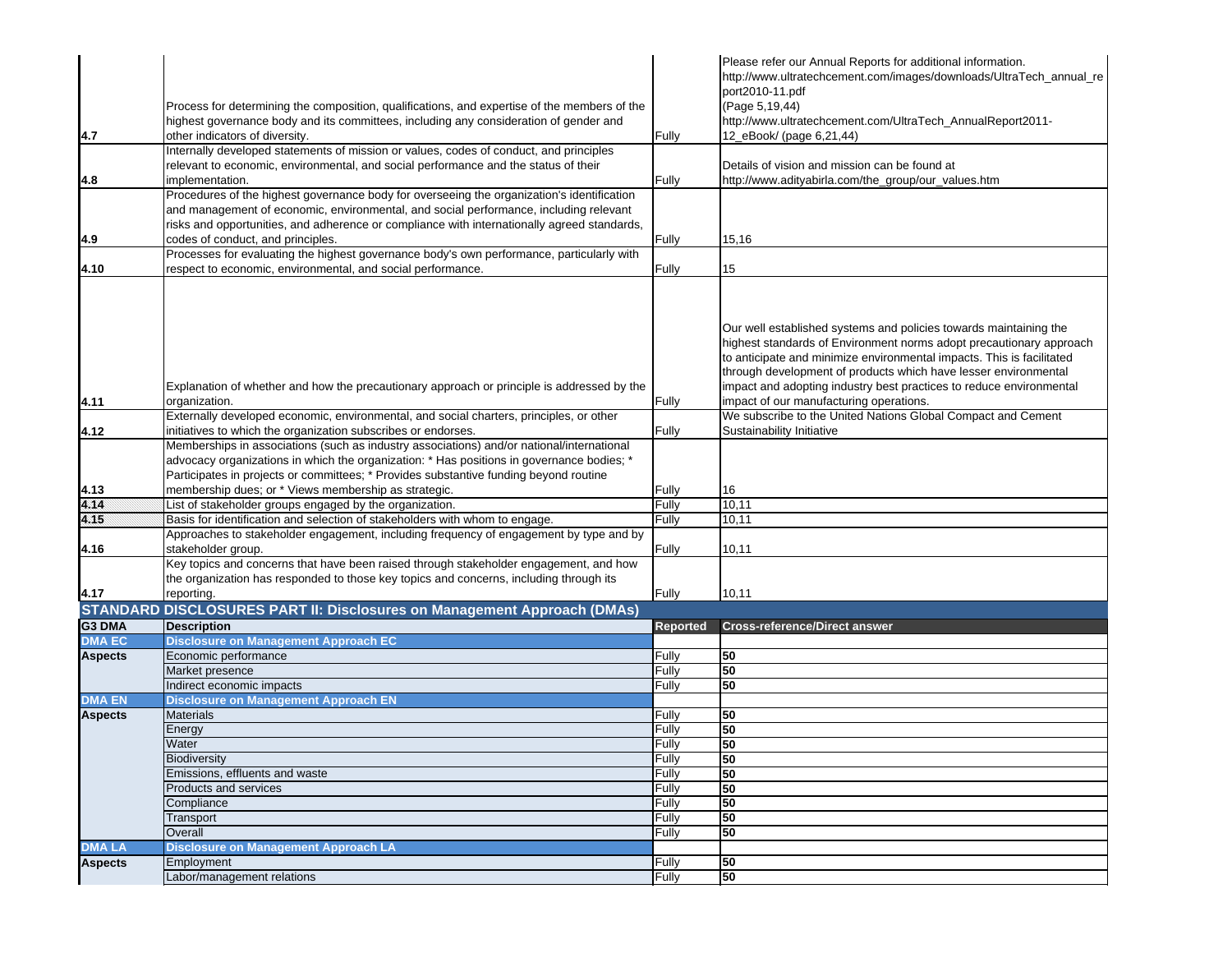|                           | Occupational health and safety                                                                    | Fully           | 50                                                                     |
|---------------------------|---------------------------------------------------------------------------------------------------|-----------------|------------------------------------------------------------------------|
|                           | Training and education                                                                            | Fully           | 50                                                                     |
|                           | Diversity and equal opportunity                                                                   | Fully           | 50                                                                     |
|                           | Equal remuneration for women and men                                                              | Fully           | 50                                                                     |
| <b>DMA HR</b>             | <b>Disclosure on Management Approach HR</b>                                                       |                 |                                                                        |
| <b>Aspects</b>            | Investment and procurement practices                                                              | Fully           | 50                                                                     |
|                           | Non-discrimination                                                                                | Fully           | 50                                                                     |
|                           | Freedom of association and collective bargaining                                                  | Fully           | 50                                                                     |
|                           | Child labor                                                                                       | Fully           | 50                                                                     |
|                           | Prevention of forced and compulsory labor                                                         | Fully           | 50                                                                     |
|                           | Security practices                                                                                | Fully           | 50                                                                     |
|                           | Indigenous rights                                                                                 | Fully           | 50                                                                     |
|                           | Assessment                                                                                        | Fully           | 50                                                                     |
|                           | Remediation                                                                                       | Fully           | 50                                                                     |
| <b>DMA SO</b>             | <b>Disclosure on Management Approach SO</b>                                                       |                 |                                                                        |
| <b>Aspects</b>            | Local communities                                                                                 | Fully           | 50                                                                     |
|                           | Corruption                                                                                        | Fully           | 50                                                                     |
|                           |                                                                                                   |                 | 50                                                                     |
|                           | Public policy                                                                                     | Fully           |                                                                        |
|                           | Anti-competitive behavior                                                                         | Fully           | 50                                                                     |
|                           | Compliance                                                                                        | Fully           | 50                                                                     |
| <b>DMA PR</b>             | <b>Disclosure on Management Approach PR</b>                                                       |                 |                                                                        |
| <b>Aspects</b>            | Customer health and safety                                                                        | Fully           | 50                                                                     |
|                           | Product and service labelling                                                                     | Fully           | 50                                                                     |
|                           | Marketing communications                                                                          | Fully           | 50                                                                     |
|                           | Customer privacy                                                                                  | Fully           | 50                                                                     |
|                           | Compliance                                                                                        | Fully           | 50                                                                     |
|                           | <b>STANDARD DISCLOSURES PART III: Performance Indicators</b>                                      |                 |                                                                        |
|                           |                                                                                                   |                 |                                                                        |
|                           | <b>Economic</b>                                                                                   |                 |                                                                        |
| Performance               |                                                                                                   |                 |                                                                        |
| <b>Indicator</b>          | <b>Description</b>                                                                                | <b>Reported</b> | <b>Cross-reference/Direct answer</b>                                   |
|                           |                                                                                                   |                 |                                                                        |
| Economic performance      | Direct economic value generated and distributed, including revenues, operating costs,             |                 |                                                                        |
|                           |                                                                                                   |                 |                                                                        |
|                           | employee compensation, donations and other community investments, retained earnings,              |                 | 13                                                                     |
| EC <sub>1</sub>           | and payments to capital providers and governments.                                                | Fully           |                                                                        |
|                           | Financial implications and other risks and opportunities for the organization's activities due to |                 | $20 - 22$                                                              |
| EC <sub>2</sub>           | climate change.                                                                                   | Fully           |                                                                        |
|                           |                                                                                                   |                 | Please refer our Annual Reports for additional information.            |
|                           |                                                                                                   |                 | http://www.ultratechcement.com/images/downloads/UltraTech_annual_re    |
|                           |                                                                                                   |                 | port2010-11.pdf                                                        |
|                           |                                                                                                   |                 | (page 78,93)                                                           |
|                           |                                                                                                   |                 | http://www.ultratechcement.com/UltraTech_AnnualReport2011-             |
| EC <sub>3</sub>           | Coverage of the organization's defined benefit plan obligations.                                  | Fully           | 12_eBook/ (page 67,84)                                                 |
|                           |                                                                                                   |                 | We have not received any significant financial assistance from the     |
| EC <sub>4</sub>           | Significant financial assistance received from government.                                        | Fully           | government                                                             |
| <b>Market presence</b>    |                                                                                                   |                 |                                                                        |
|                           |                                                                                                   |                 | We abide by all national regulations of wage payments and pay equal to |
|                           | Range of ratios of standard entry level wage by gender compared to local minimum wage at          |                 | or above minimum wage requirements at all the plants. The entry level  |
| EC <sub>5</sub>           | significant locations of operation.                                                               | Fully           | wage for males and females is equal                                    |
|                           | Policy, practices, and proportion of spending on locally-based suppliers at significant           |                 |                                                                        |
| EC <sub>6</sub>           | locations of operation.                                                                           | Fully           | 12                                                                     |
|                           |                                                                                                   |                 |                                                                        |
| EC7                       | Procedures for local hiring and proportion of senior management hired from the local              | Fully           |                                                                        |
| Indirect economic impacts | community at significant locations of operation.                                                  |                 | 12,43 (footnote #45)                                                   |
|                           | Development and impact of infrastructure investments and services provided primarily for          |                 |                                                                        |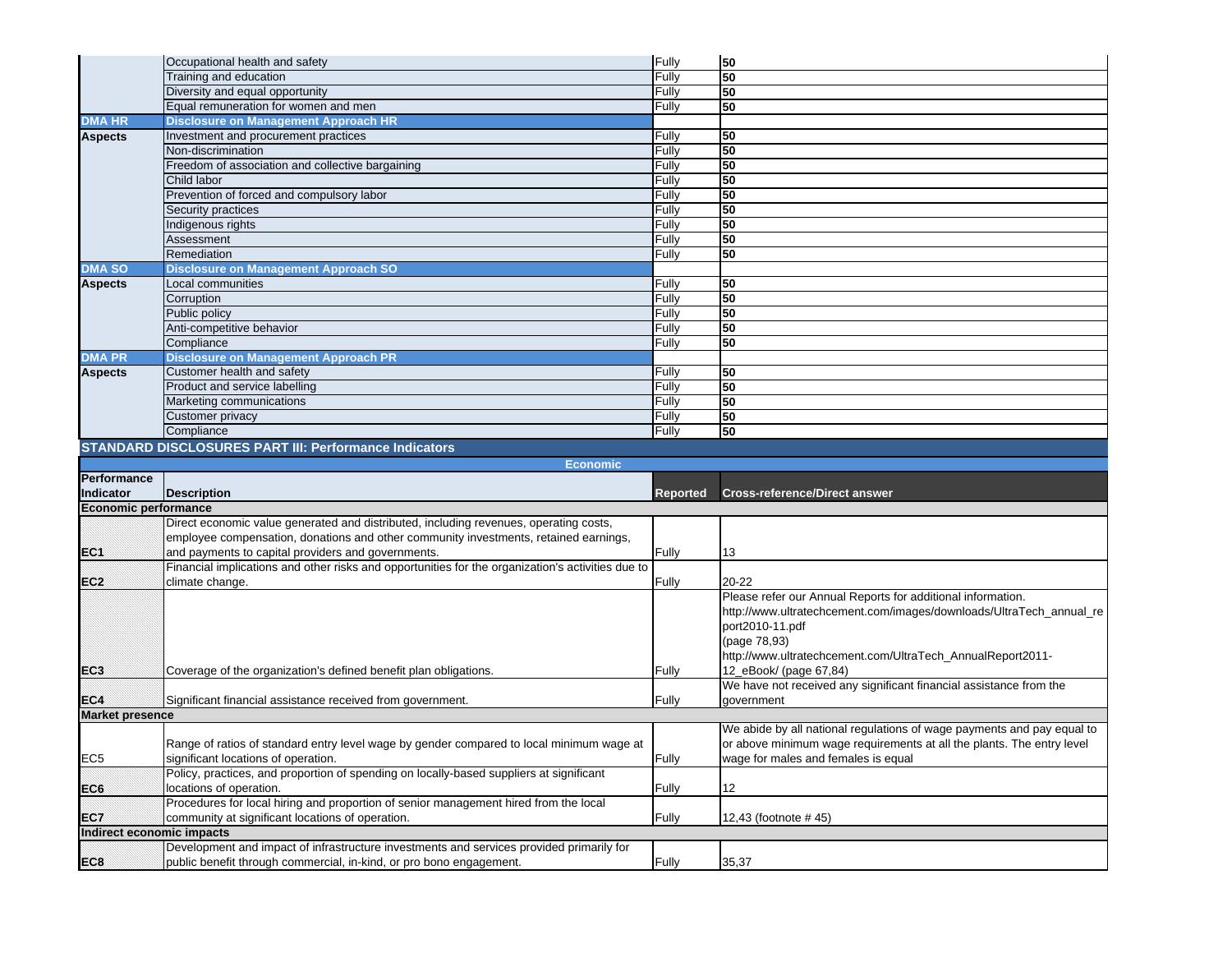|                                                                                         | Understanding and describing significant indirect economic impacts, including the extent of                                              |                 |                                                                           |  |  |
|-----------------------------------------------------------------------------------------|------------------------------------------------------------------------------------------------------------------------------------------|-----------------|---------------------------------------------------------------------------|--|--|
| EC <sub>9</sub>                                                                         | impacts.                                                                                                                                 | Fully           | 33                                                                        |  |  |
| <b>Environmental</b>                                                                    |                                                                                                                                          |                 |                                                                           |  |  |
| Performance                                                                             |                                                                                                                                          |                 |                                                                           |  |  |
| Indicator                                                                               | Description                                                                                                                              | <b>Reported</b> | <b>Cross-reference/Direct answer</b>                                      |  |  |
| <b>Materials</b>                                                                        |                                                                                                                                          |                 |                                                                           |  |  |
| EN1                                                                                     | Materials used by weight or volume.                                                                                                      | Fully           | 41                                                                        |  |  |
| EN <sub>2</sub>                                                                         | Percentage of materials used that are recycled input materials.                                                                          | Fully           | 6,20,38,41                                                                |  |  |
| <b>Energy</b>                                                                           |                                                                                                                                          |                 |                                                                           |  |  |
| EN <sub>3</sub>                                                                         | Direct energy consumption by primary energy source.                                                                                      | Fully           | 6,38,41                                                                   |  |  |
| EN4                                                                                     | Indirect energy consumption by primary source.                                                                                           | Fully           | 38,42                                                                     |  |  |
| EN <sub>5</sub>                                                                         | Energy saved due to conservation and efficiency improvements.                                                                            | Fully           | 20-22                                                                     |  |  |
|                                                                                         | Initiatives to provide energy-efficient or renewable energy based products and services, and                                             |                 |                                                                           |  |  |
| EN <sub>6</sub>                                                                         | reductions in energy requirements as a result of these initiatives.                                                                      | Fully           | 20-22                                                                     |  |  |
| EN <sub>7</sub>                                                                         | Initiatives to reduce indirect energy consumption and reductions achieved.                                                               | Fully           | 42                                                                        |  |  |
| Water                                                                                   |                                                                                                                                          |                 |                                                                           |  |  |
| EN <sub>8</sub>                                                                         | Total water withdrawal by source.                                                                                                        | Fully           | 26,39,42                                                                  |  |  |
| EN9                                                                                     | Water sources significantly affected by withdrawal of water.                                                                             | Fully           | No water sources are significantly affected by our withdrawals            |  |  |
| <b>EN10</b>                                                                             | Percentage and total volume of water recycled and reused.                                                                                | Fully           | 20,39,42                                                                  |  |  |
| <b>Biodiversity</b>                                                                     |                                                                                                                                          |                 |                                                                           |  |  |
|                                                                                         | Location and size of land owned, leased, managed in, or adjacent to, protected areas and                                                 |                 |                                                                           |  |  |
| EN11                                                                                    | areas of high biodiversity value outside protected areas.                                                                                | Fully           | 25                                                                        |  |  |
|                                                                                         | Description of significant impacts of activities, products, and services on biodiversity in                                              |                 |                                                                           |  |  |
| <b>EN12</b>                                                                             | protected areas and areas of high biodiversity value outside protected areas.                                                            | Fully           | 25                                                                        |  |  |
| <b>EN13</b>                                                                             | Habitats protected or restored.                                                                                                          | Fully           | 7,36                                                                      |  |  |
| <b>EN14</b>                                                                             | Strategies, current actions, and future plans for managing impacts on biodiversity.                                                      | Fully           | 7,25                                                                      |  |  |
|                                                                                         | Number of IUCN Red List species and national conservation list species with habitats in                                                  |                 |                                                                           |  |  |
| <b>EN15</b>                                                                             | areas affected by operations, by level of extinction risk.                                                                               | Fully           | 25                                                                        |  |  |
|                                                                                         | Emissions, effluents and waste                                                                                                           |                 |                                                                           |  |  |
| <b>EN16</b>                                                                             | Total direct and indirect greenhouse gas emissions by weight.                                                                            | Fully           | 6,39,42                                                                   |  |  |
| <b>EN17</b>                                                                             | Other relevant indirect greenhouse gas emissions by weight.                                                                              | Fully           | 42                                                                        |  |  |
| <b>EN18</b>                                                                             | Initiatives to reduce greenhouse gas emissions and reductions achieved.                                                                  | Fully           | 20-22                                                                     |  |  |
| <b>EN19</b>                                                                             | Emissions of ozone-depleting substances by weight.                                                                                       | Fully           | 42                                                                        |  |  |
| <b>EN20</b>                                                                             | NOx, SOx, and other significant air emissions by type and weight.                                                                        | Fully           | 7,23,42                                                                   |  |  |
| EN21                                                                                    | Total water discharge by quality and destination.                                                                                        | Fully           | 26                                                                        |  |  |
| <b>EN22</b>                                                                             | Total weight of waste by type and disposal method.                                                                                       | Fully           | 43                                                                        |  |  |
|                                                                                         |                                                                                                                                          |                 | There were no significant as a result of our operations in the reporting  |  |  |
| <b>EN23</b>                                                                             | Total number and volume of significant spills.<br>Weight of transported, imported, exported, or treated waste deemed hazardous under the | Fully           | period<br>Across our sites we are not involved in any activity related to |  |  |
|                                                                                         | terms of the Basel Convention Annex I, II, III, and VIII, and percentage of transported waste                                            |                 | transporting, importing, exporting or treatment of waste deemed           |  |  |
| <b>EN24</b>                                                                             | shipped internationally.                                                                                                                 | Fully           | hazardous under Basel Convention                                          |  |  |
|                                                                                         |                                                                                                                                          |                 |                                                                           |  |  |
|                                                                                         | Identity, size, protected status, and biodiversity value of water bodies and related habitats                                            |                 | No water body or habitat is significantly affected by our water discharge |  |  |
| EN25                                                                                    | significantly affected by the reporting organization's discharges of water and runoff.                                                   | Fully           | or runoff                                                                 |  |  |
| <b>Products and services</b>                                                            |                                                                                                                                          |                 |                                                                           |  |  |
|                                                                                         | Initiatives to mitigate environmental impacts of products and services, and extent of impact                                             |                 |                                                                           |  |  |
| <b>EN26</b>                                                                             | mitigation.                                                                                                                              | Fully           | 17-19                                                                     |  |  |
|                                                                                         |                                                                                                                                          |                 |                                                                           |  |  |
| <b>EN27</b>                                                                             | Percentage of products sold and their packaging materials that are reclaimed by category.                                                | Fully           | No packaging material has been reclaimed during the reporting period      |  |  |
| Compliance                                                                              |                                                                                                                                          |                 |                                                                           |  |  |
| Monetary value of significant fines and total number of non-monetary sanctions for non- |                                                                                                                                          |                 |                                                                           |  |  |
| <b>EN28</b>                                                                             | compliance with environmental laws and regulations.                                                                                      | Fully           | None during the reporting period                                          |  |  |
| <b>Transport</b>                                                                        |                                                                                                                                          |                 |                                                                           |  |  |
|                                                                                         |                                                                                                                                          |                 |                                                                           |  |  |
|                                                                                         | Significant environmental impacts of transporting products and other goods and materials                                                 |                 |                                                                           |  |  |
| <b>EN29</b>                                                                             | used for the organization's operations, and transporting members of the workforce.                                                       | Fully           | 23                                                                        |  |  |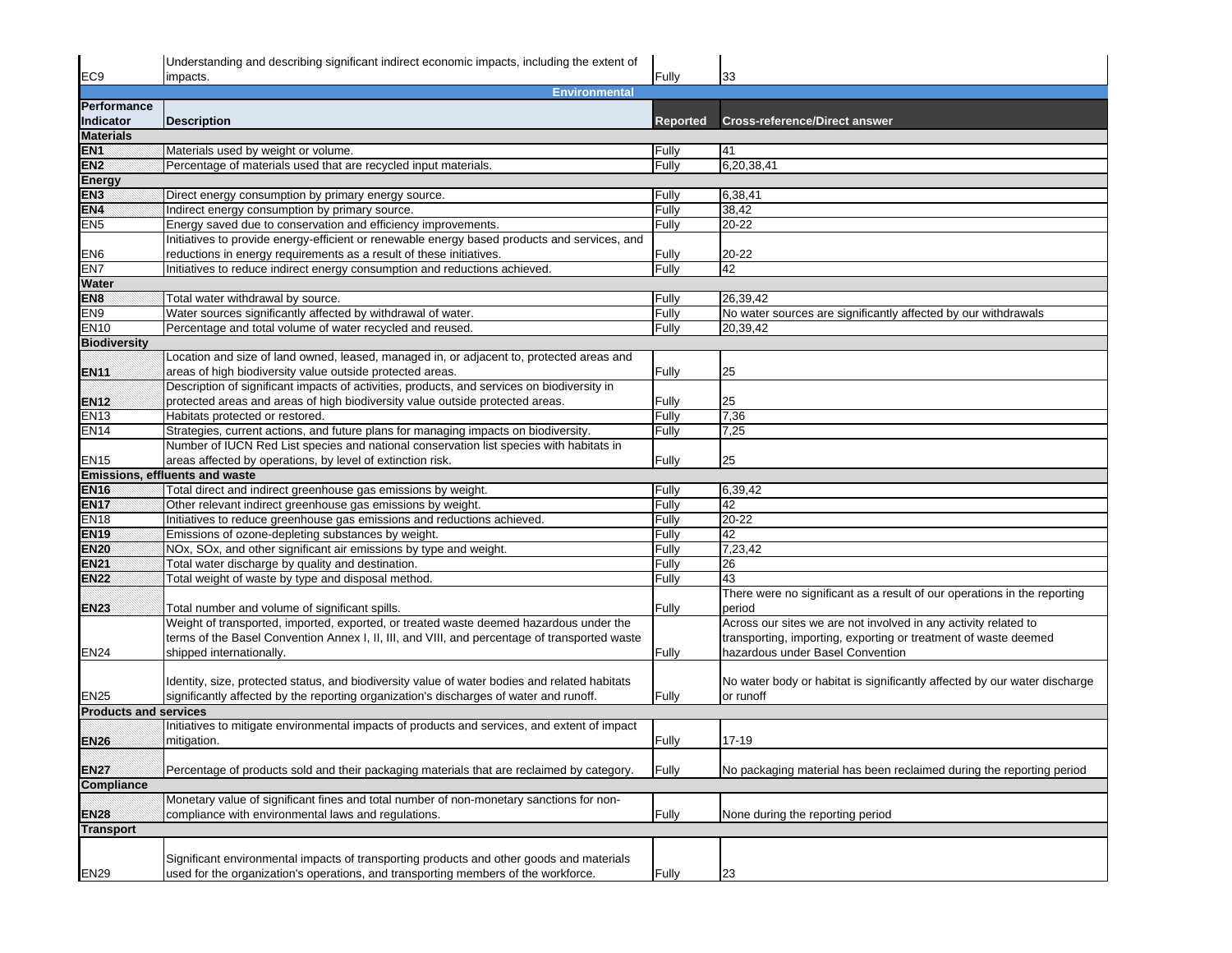| Overall                           |                                                                                                    |          |                                                                           |
|-----------------------------------|----------------------------------------------------------------------------------------------------|----------|---------------------------------------------------------------------------|
| <b>EN30</b>                       | Total environmental protection expenditures and investments by type.                               | Fully    | 20,40                                                                     |
|                                   | <b>Social: Labor Practices and Decent Work</b>                                                     |          |                                                                           |
| Performance                       |                                                                                                    |          |                                                                           |
| Indicator                         | <b>Description</b>                                                                                 | Reported | <b>Cross-reference/Direct answer</b>                                      |
| <b>Employment</b>                 |                                                                                                    |          |                                                                           |
|                                   | Total workforce by employment type, employment contract, and region, broken down by                |          |                                                                           |
| LA1                               | gender.                                                                                            | Fully    | 30,43                                                                     |
|                                   | Total number and rate of new employee hires and employee turnover by age group, gender,            |          |                                                                           |
| LA <sub>2</sub>                   | and region.                                                                                        | Fully    | 30,40,43                                                                  |
|                                   |                                                                                                    |          | 13                                                                        |
|                                   |                                                                                                    |          | Please refer our Annual Reports for additional information.               |
|                                   |                                                                                                    |          | http://www.ultratechcement.com/images/downloads/UltraTech_annual_re       |
|                                   |                                                                                                    |          | port2010-11.pdf                                                           |
|                                   |                                                                                                    |          | (page 78,93)                                                              |
|                                   | Benefits provided to full-time employees that are not provided to temporary or part-time           |          | http://www.ultratechcement.com/UltraTech_AnnualReport2011-                |
| LA3                               | employees, by major operations.                                                                    | Fully    | 12_eBook/ (page 67,84)                                                    |
| LA15                              | Return to work and retention rates after parental leave, by gender.                                | Fully    | 32                                                                        |
| <b>Labor/management relations</b> |                                                                                                    |          |                                                                           |
| LA4                               | Percentage of employees covered by collective bargaining agreements.                               | Fully    | 30,43                                                                     |
|                                   | Minimum notice period(s) regarding significant operational changes, including whether it is        |          | There is no documented policy on this matter; however, such changes       |
|                                   | LA5 specified in collection and safety<br>specified in collective agreements.                      | Fully    | are informed to employees through management circulars                    |
|                                   |                                                                                                    |          |                                                                           |
|                                   |                                                                                                    |          |                                                                           |
|                                   | Percentage of total workforce represented in formal joint management-worker health and             |          |                                                                           |
| LA6                               | safety committees that help monitor and advise on occupational health and safety programs.   Fully |          | 27                                                                        |
|                                   |                                                                                                    |          | 6,40                                                                      |
|                                   | Rates of injury, occupational diseases, lost days, and absenteeism, and number of work-            |          | No cases of occupational disease were identified during the reporting     |
| LA7                               | related fatalities by region and by gender.                                                        | Fully    | period                                                                    |
|                                   | Education, training, counseling, prevention, and risk-control programs in place to assist          |          |                                                                           |
| LA8                               | workforce members, their families, or community members regarding serious diseases.                | Fully    | 32                                                                        |
|                                   |                                                                                                    |          | Our formal agreements with trade unions cover health and safety           |
| LA9                               | Health and safety topics covered in formal agreements with trade unions.                           | Fully    | aspects                                                                   |
| <b>Training and education</b>     |                                                                                                    |          |                                                                           |
| <b>LA10</b>                       | Average hours of training per year per employee by gender, and by employee category.               | Fully    | 30,31,40,43                                                               |
|                                   | Programs for skills management and lifelong learning that support the continued                    |          |                                                                           |
| <b>LA11</b>                       | employability of employees and assist them in managing career endings.                             | Fully    | 43                                                                        |
|                                   | Percentage of employees receiving regular performance and career development reviews,              |          |                                                                           |
| LA12                              | by gender.                                                                                         | Fully    | 100%                                                                      |
|                                   | Diversity and equal opportunity                                                                    |          |                                                                           |
|                                   |                                                                                                    |          | Please refer our Annual Reports for additional information.               |
|                                   |                                                                                                    |          | http://www.ultratechcement.com/images/downloads/UltraTech_annual_re       |
|                                   |                                                                                                    |          | port2010-11.pdf                                                           |
|                                   | Composition of governance bodies and breakdown of employees per employee category                  |          | (page 15)                                                                 |
|                                   | according to gender, age group, minority group membership, and other indicators of                 |          | http://www.ultratechcement.com/UltraTech_AnnualReport2011-                |
| LA13                              | diversity.                                                                                         | Fully    | 12_eBook/ (page 17)                                                       |
|                                   | Equal remuneration for women and men                                                               |          |                                                                           |
|                                   | [Ratio of basic salary and remuneration of women to men by employee category, by                   |          | Everything else being equal, the ratio of basic salary of men to women is |
| LA14                              | significant locations of operation.                                                                | Fully    | 1:1                                                                       |
|                                   | <b>Social: Human Rights</b>                                                                        |          |                                                                           |
| Performance                       |                                                                                                    |          |                                                                           |
| <b>Indicator</b>                  | <b>Description</b>                                                                                 | Reported | <b>Cross-reference/Direct answer</b>                                      |
|                                   | Investment and procurement practices                                                               |          |                                                                           |
|                                   | Percentage and total number of significant investment agreements and contracts that                |          |                                                                           |
|                                   | include clauses incorporating human rights concerns, or that have undergone human rights           |          | The Company follows all applicable laws on the matter and all the         |
| HR <sub>1</sub>                   | screening.                                                                                         | Fully    | agreements have undergone human rights screening                          |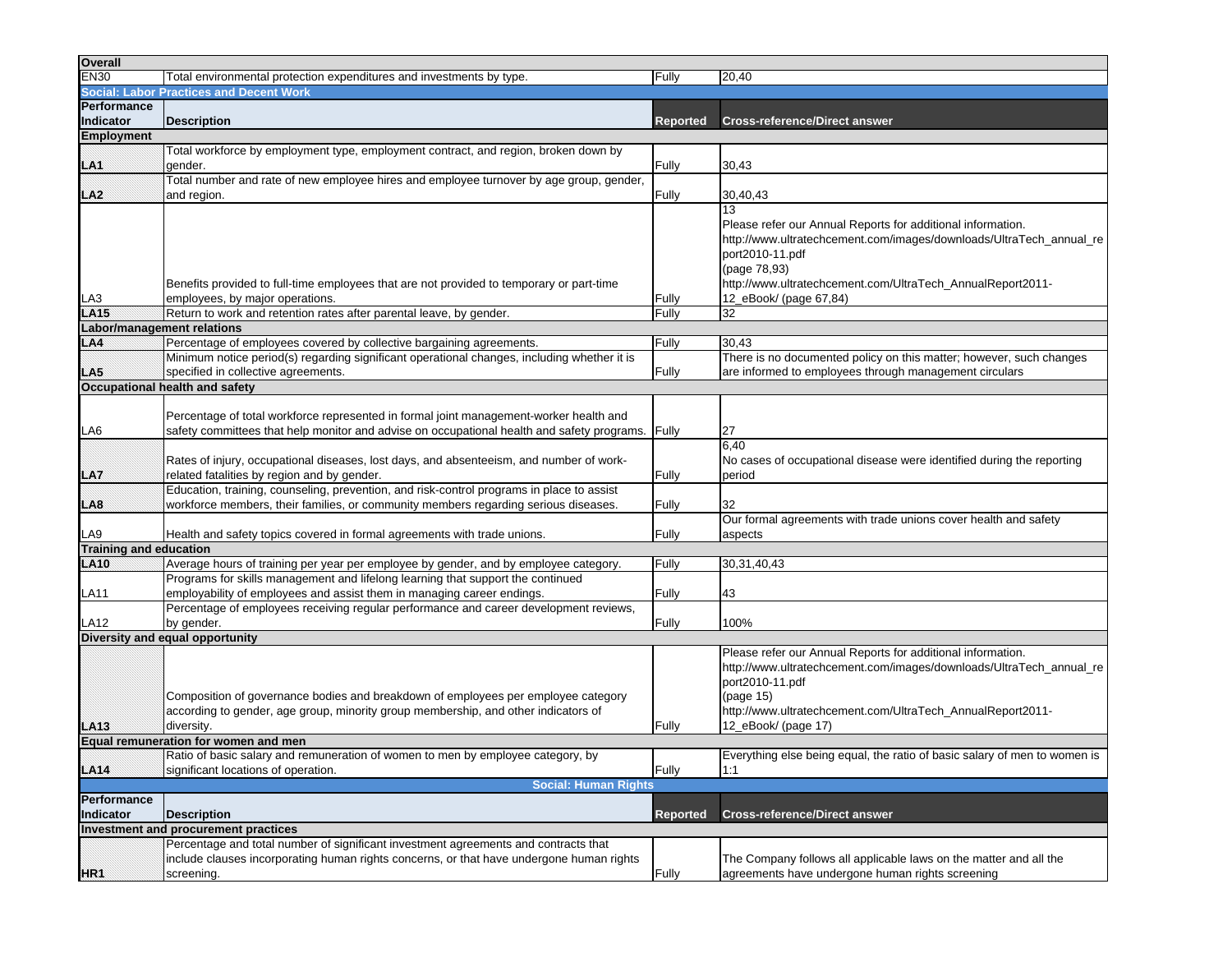|                                              | Percentage of significant suppliers, contractors and other business partners that have                                                                                            |                 | 100% contractors are being screened and the clauses on Human Rights                                                                         |
|----------------------------------------------|-----------------------------------------------------------------------------------------------------------------------------------------------------------------------------------|-----------------|---------------------------------------------------------------------------------------------------------------------------------------------|
| HR2                                          | undergone human rights screening, and actions taken.                                                                                                                              | Fully           | are part of the contract                                                                                                                    |
| HR <sub>3</sub>                              | Total hours of employee training on policies and procedures concerning aspects of human<br>rights that are relevant to operations, including the percentage of employees trained. | Fully           | Trainings are imparted on the subject through various training programs,<br>but the total hours on this account are not captured explicitly |
| Non-discrimination                           |                                                                                                                                                                                   |                 |                                                                                                                                             |
| HR4                                          | Total number of incidents of discrimination and corrective actions taken.                                                                                                         | Fully           | There were no incidents of discrimination during the reporting period                                                                       |
|                                              | Freedom of association and collective bargaining<br>Operations and significant suppliers identified in which the right to exercise freedom of                                     |                 |                                                                                                                                             |
|                                              | association and collective bargaining may be violated or at significant risk, and actions taken                                                                                   |                 |                                                                                                                                             |
| HR <sub>5</sub>                              | to support these rights.                                                                                                                                                          | Fully           | 43 (footnote # 46)                                                                                                                          |
| <b>Child labor</b>                           |                                                                                                                                                                                   |                 |                                                                                                                                             |
|                                              | Operations and significant suppliers identified as having significant risk for incidents of child                                                                                 |                 |                                                                                                                                             |
| HR <sub>6</sub>                              | labor, and measures taken to contribute to the effective abolition of child labor.                                                                                                | Fully           | 32                                                                                                                                          |
|                                              | Forced and compulsory labor                                                                                                                                                       |                 |                                                                                                                                             |
|                                              | Operations and significant suppliers identified as having significant risk for incidents of                                                                                       |                 |                                                                                                                                             |
|                                              | forced or compulsory labor, and measures to contribute to the elimination of all forms of                                                                                         |                 |                                                                                                                                             |
| HR7                                          | forced or compulsory labor.                                                                                                                                                       | Fully           | 32                                                                                                                                          |
| <b>Security practices</b>                    |                                                                                                                                                                                   |                 |                                                                                                                                             |
|                                              | Percentage of security personnel trained in the organization's policies or procedures                                                                                             |                 |                                                                                                                                             |
| HR <sub>8</sub>                              | concerning aspects of human rights that are relevant to operations.                                                                                                               | Fully           | 32                                                                                                                                          |
| <b>Indigenous rights</b>                     |                                                                                                                                                                                   |                 |                                                                                                                                             |
|                                              | Total number of incidents of violations involving rights of indigenous people and actions                                                                                         |                 |                                                                                                                                             |
| HR9                                          | taken.                                                                                                                                                                            | Fully           | None during the reporting period                                                                                                            |
| <b>Assessment</b>                            |                                                                                                                                                                                   |                 |                                                                                                                                             |
|                                              | Percentage and total number of operations that have been subject to human rights reviews                                                                                          |                 |                                                                                                                                             |
| <b>HR10</b>                                  | and/or impact assessments.                                                                                                                                                        | Fully           | 32                                                                                                                                          |
| Remediation                                  |                                                                                                                                                                                   |                 |                                                                                                                                             |
|                                              |                                                                                                                                                                                   |                 |                                                                                                                                             |
|                                              | Number of grievances related to human rights filed, addressed and resolved through formal                                                                                         |                 |                                                                                                                                             |
| HR11                                         | grievance mechanisms.                                                                                                                                                             | Fully           | None during the reporting period                                                                                                            |
| <b>Social: Society</b>                       |                                                                                                                                                                                   |                 |                                                                                                                                             |
| Performance                                  |                                                                                                                                                                                   |                 |                                                                                                                                             |
| Indicator                                    | <b>Description</b>                                                                                                                                                                | <b>Reported</b> | <b>Cross-reference/Direct answer</b>                                                                                                        |
| <b>Local communities</b>                     |                                                                                                                                                                                   |                 |                                                                                                                                             |
|                                              |                                                                                                                                                                                   |                 | All our operations have implemented local community engagements and                                                                         |
|                                              | Percentage of operations with implemented local community engagement, impact                                                                                                      |                 | development programs                                                                                                                        |
| SO <sub>1</sub>                              | assessments, and development programs.                                                                                                                                            | Fully           | 7,35,44                                                                                                                                     |
|                                              |                                                                                                                                                                                   |                 | During our community engagement programs and assessments, we                                                                                |
|                                              |                                                                                                                                                                                   |                 | have not come across any significant negative impacts on the                                                                                |
| SO <sub>9</sub>                              | Operations with significant potential or actual negative impacts on local communities.                                                                                            | Fully           | community due to our presence in the area                                                                                                   |
|                                              |                                                                                                                                                                                   |                 | During our community engagement programs and assessments, we                                                                                |
|                                              |                                                                                                                                                                                   |                 | have not come across any significant negative impacts on the                                                                                |
|                                              | Prevention and mitigation measures implemented in operations with significant potential or                                                                                        |                 | community due to our presence in the area. Hence no mitigation                                                                              |
| <b>SO10</b>                                  | actual negative impacts on local communities.                                                                                                                                     | Fully           | measures have been implemented                                                                                                              |
| <b>Corruption</b>                            |                                                                                                                                                                                   |                 |                                                                                                                                             |
| SO <sub>2</sub>                              | Percentage and total number of business units analyzed for risks related to corruption.                                                                                           | Fully           | 100%                                                                                                                                        |
|                                              |                                                                                                                                                                                   |                 |                                                                                                                                             |
| <b>SO3</b>                                   | Percentage of employees trained in organization's anti-corruption policies and procedures.                                                                                        | Fully           | 100%, pg 16                                                                                                                                 |
| <b>SO4</b>                                   | Actions taken in response to incidents of corruption.                                                                                                                             | Fully           | There were no incidents of corruption during the reporting period                                                                           |
| <b>Public policy</b>                         |                                                                                                                                                                                   |                 |                                                                                                                                             |
| SO <sub>5</sub>                              | Public policy positions and participation in public policy development and lobbying.                                                                                              | Fully           | 16                                                                                                                                          |
|                                              |                                                                                                                                                                                   |                 |                                                                                                                                             |
|                                              | Total value of financial and in-kind contributions to political parties, politicians, and related                                                                                 |                 |                                                                                                                                             |
| SO <sub>6</sub><br>Anti-competitive behavior | institutions by country.                                                                                                                                                          | Fully           | None during the reporting period                                                                                                            |